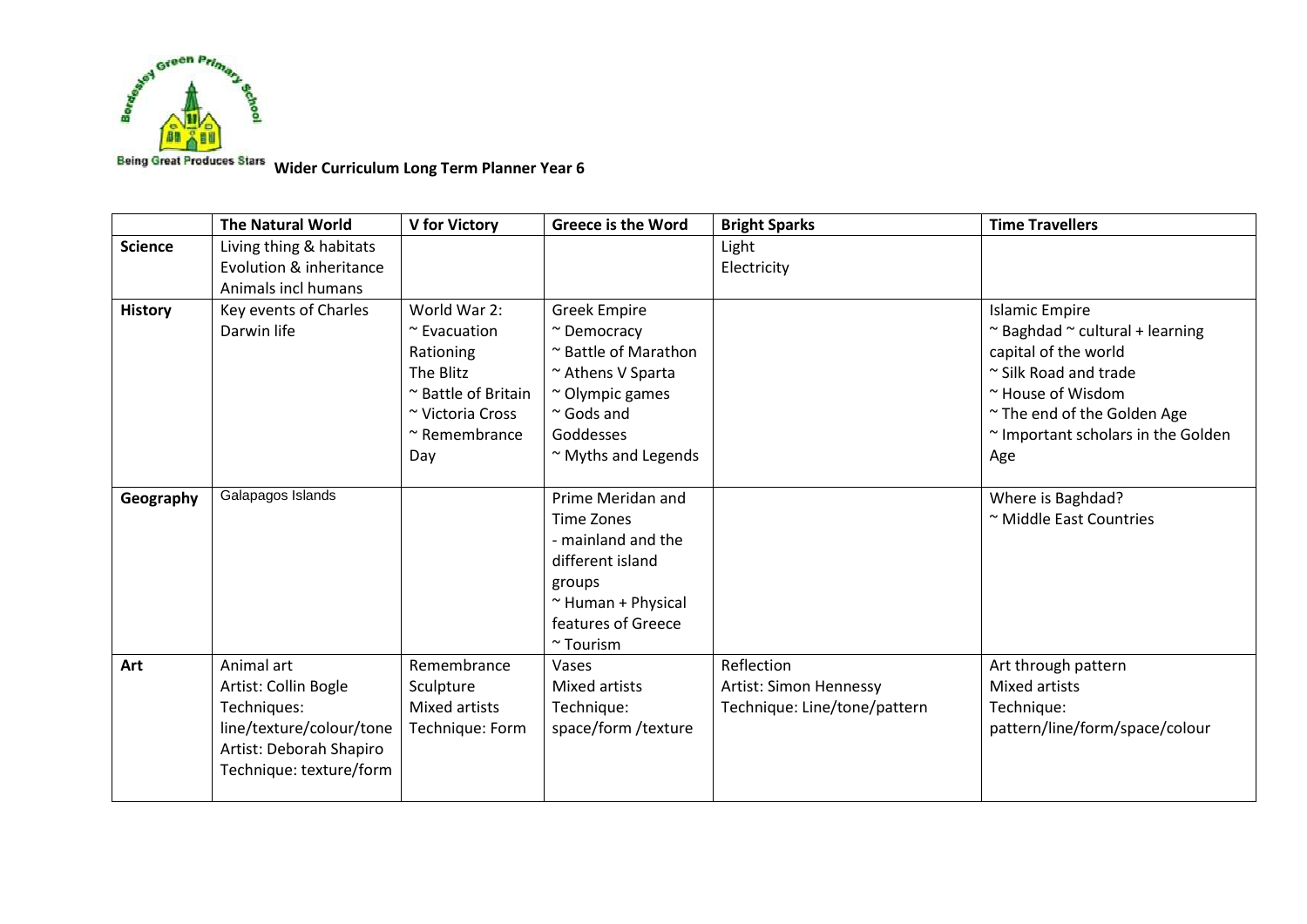

## **Being Great Produces Stars** Wider Curriculum Long Term Planner Year 6

| <b>DT</b>        | <b>Cooking and Nutrition:</b>                                                            |                        | Construction             | <b>Electrical and Mechanical</b> |                            | Textiles:                             |                         |  |
|------------------|------------------------------------------------------------------------------------------|------------------------|--------------------------|----------------------------------|----------------------------|---------------------------------------|-------------------------|--|
|                  | Wholemeal bread and                                                                      |                        | Stiff and flexible       | components:                      |                            | Cushion covers (linked to art pattern |                         |  |
|                  | minestrone soup                                                                          |                        | materials                | <b>Program Pioneers</b>          |                            |                                       | printing)               |  |
|                  |                                                                                          |                        | Mouldable materials:     | Circuit games                    |                            |                                       |                         |  |
|                  |                                                                                          |                        | Mask making              |                                  |                            |                                       |                         |  |
| <b>RE</b>        | Living by Rules                                                                          | <b>Creating Unity</b>  | <b>Remembering Roots</b> | Being Regardful of               | <b>Expressing Joy</b>      |                                       | Being Curious and       |  |
|                  |                                                                                          | and Harmony            |                          | Suffering                        |                            |                                       | Valuing Knowledge       |  |
|                  |                                                                                          |                        |                          |                                  |                            |                                       |                         |  |
|                  |                                                                                          | Cultivating            | <b>Being Courageous</b>  | Being Merciful and               | <b>Appreciating Beauty</b> |                                       | <b>Being Reflective</b> |  |
|                  | Being Fair and Just                                                                      | Inclusion, Identity    | and Confident            | Forgiving                        |                            |                                       | and Self Critical       |  |
|                  |                                                                                          | and Belonging          |                          |                                  |                            |                                       |                         |  |
| <b>PSHE</b>      | <b>TRANSITION</b>                                                                        | Health and             | Living in the Wider      | Living in the Wider              | Relationships              |                                       | <b>RHE</b>              |  |
|                  | <b>Health and Wellbeing</b>                                                              | Wellbeing              | World                    | World                            | <b>VIPs</b>                |                                       | Being a Respectful      |  |
|                  | <b>Think Positive</b>                                                                    | Safety First           | One World                | <b>Respecting Rights</b>         |                            |                                       | and Responsible         |  |
|                  |                                                                                          |                        |                          |                                  |                            |                                       | Individual              |  |
| PE               | Invasion games                                                                           | Fitness/Core Skills    | Fitness/Core Skills      | Fitness/Core Skills              |                            | Athletics                             | Fitness/Core Skills     |  |
|                  | Invaders                                                                                 | <b>Gymfit Circuits</b> | Step to the Beat         | <b>Boot Camp</b>                 |                            | Young Olympians                       | Cool Core (Pilates)     |  |
|                  |                                                                                          |                        |                          |                                  |                            |                                       |                         |  |
|                  | Net/wall games                                                                           | Dance                  | Fitness/Core Skills      | Gymnastics                       |                            | <b>Striking and Fielding</b>          | Fitness/Key Skills      |  |
|                  | Nimble Nets                                                                              | <b>Dynamic Dance</b>   | <b>Mighty Movers</b>     | <b>Gym Sequences</b>             |                            | <b>Striking and Fielding</b>          | <b>Fitness Frenzy</b>   |  |
|                  |                                                                                          |                        | (Boxercise)              |                                  |                            |                                       |                         |  |
| <b>Computing</b> | We are toy makers<br>Coding physical computing Micro:bits<br>(Computer Science - Coding) |                        | We are                   | We are connected                 |                            | App Inventor.                         | We are publishers       |  |
|                  |                                                                                          |                        | computational            | Developing skills for            |                            | Programme using a                     | Creating a yearbook     |  |
|                  |                                                                                          |                        | thinkers                 | social media.                    |                            | JavaScript simulator.                 | or magazine.            |  |
|                  |                                                                                          |                        | Mastering algorithms     | (Digital Literacy-Online         |                            | Micro:bits                            | (Information            |  |
|                  |                                                                                          |                        | for searching, sorting   | Safety)                          |                            | (Computer Science -                   | Technology-             |  |
|                  |                                                                                          |                        | maths.                   |                                  |                            | Coding)                               | Media)                  |  |
|                  |                                                                                          |                        | Computer Science -       |                                  |                            |                                       |                         |  |
|                  |                                                                                          |                        | Computational            |                                  |                            |                                       |                         |  |
|                  |                                                                                          |                        | Thinking)                |                                  |                            |                                       |                         |  |